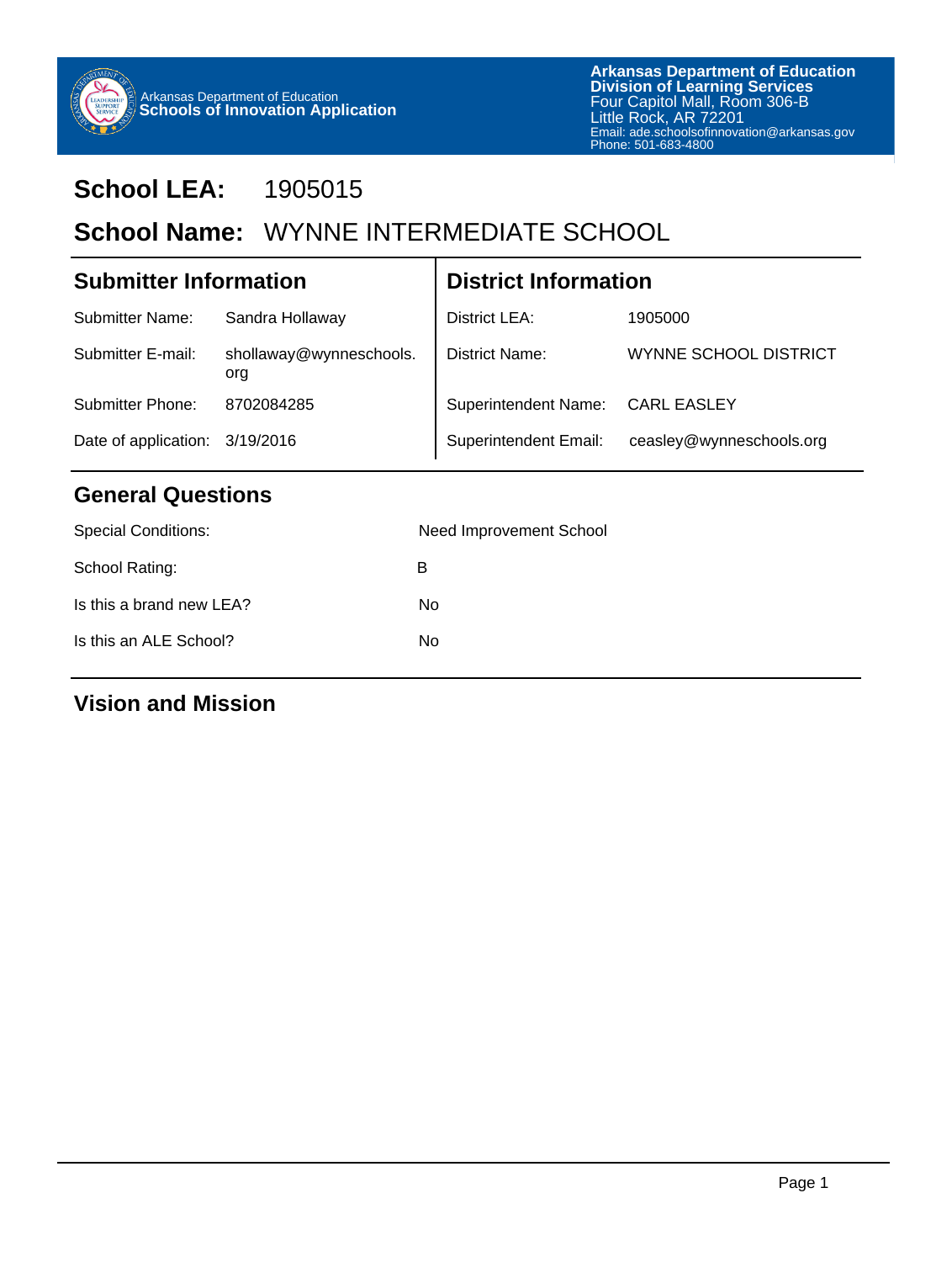

Wynne Public School Mission Statement:

To assure that all students will learn at their maximum potential.

Vision Statement:

Every graduate of the Wynne School District will leave prepared for success in the 21st Century.

Wynne Intermediate School, grades three through five, is one of four schools in the Wynne School District located in Cross County of Northeast Arkansas. Wynne is a rural agricultural community nestled in the Arkansas Delta and near Crowley's Ridge.

"Student Success Above All Else" is the mission statement of Wynne Intermediate School.

As the faculty and stakeholders reflected on preparing the students for the 21st Century and meeting the District's vision and mission, surveys were administered to students, faculty, and stakeholders. The information gained from the surveys was the driving force that lead to the concept of changing the direction and culture of the school. Parents were interested in their children having a foreign language at the elementary level, having a focused Science, Technology, Engineering, and Mathematics (STEM) experience with a continued arts' focus,and providing learning experiences that reflect student interest. To generate excitement for teaching and learning, innovation was the path we needed to take to meet these needs.

 During the 2014-2015 school year, we began our journey of exploring the idea of becoming a School of Innovation to meet the needs of students in our diverse and high-poverty population. Wynne Intermediate staff visited schools and/or participated in conference calls with schools that were designated "School of Innovation" or implementing innovative programs. April 2015, a dedicated group of staff members presented information to the school board. With full support and encouragement from the board, we developed an action plan for the School of Innovation application process. As part of this plan, in the fall of 2015 a team attended the Inacol Conference for Blended Learning.

Wynne Intermediate School's vision for implementing innovation is to meet the individual needs of each student by creating an environment of inquiry. Students will strive to become creative thinkers, problem solvers, selfreflective thinkers, and productive citizens. Our mission is to provide opportunities and experiences that promote a growth mindset among the students and faculty while empowering risk-free independent continual learning. Student success above all else will drive our focused change. Wynne Intermediate will provide students a personalized, creative, and experienced- based opportunity designed to prepare them to be college and career ready. It is imperative at the elementary level that students are creative, engaged, and self- directed learners.

To insure increased performance of all students in the areas of literacy, mathematics, and science, becoming a School of Innovation will allow Wynne Intermediate to improve teaching and learning for all faculty and all students. Students will experience a variety of enriched curricular designs including inquiry based learning focusing on STEM concepts (Project Lead the Way), student interests groups (SPARC), Blended Learning, and foreign language.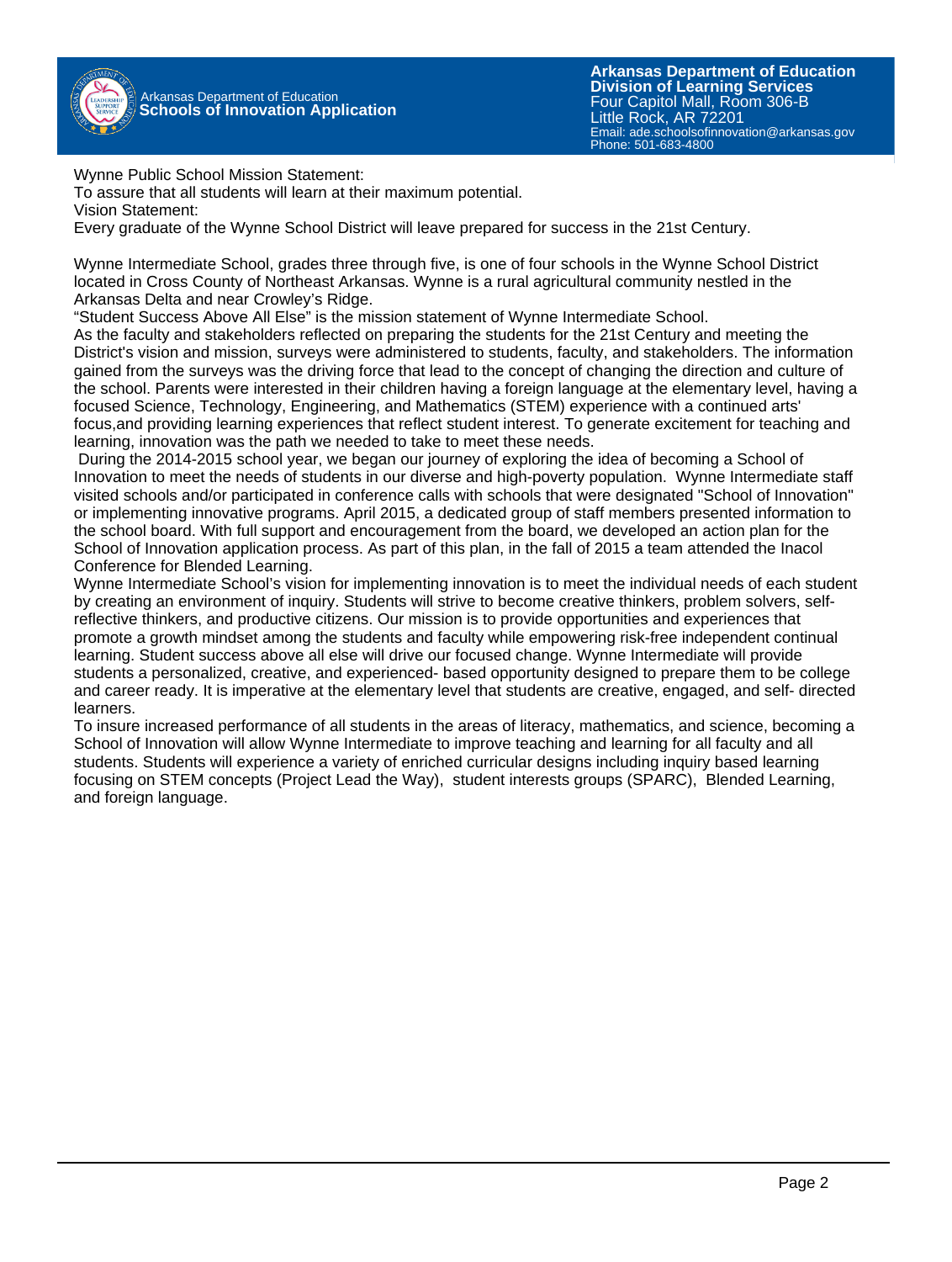

### **Goals and Performance Targets**

Rationale for Innovation

In the last few years the students and faculty of Wynne Intermediate School worked very hard to close the academic gaps between groups of students, and we have been successful. Closing the achievement gap was decreased because we focused on a strict horizontal and vertical curriculum alignment. However, we noticed our scores were stagnant, and the upper grades could not sustain the achievement gains we experienced. Surveys taken by parents and students indicated that we need to change the culture of WIS to create a personalized curriculum, implement STEM/STEAM instructional activities, motivate self-reflected learners, and add foreign language to produce excitement and love of learning. Our community is fifty miles away from a large city. It is our duty to provide as many cultural experiences, problem solving skills, and plant career aspirations, so these precious children will have experiences and opportunities as they grow to become productive global citizens.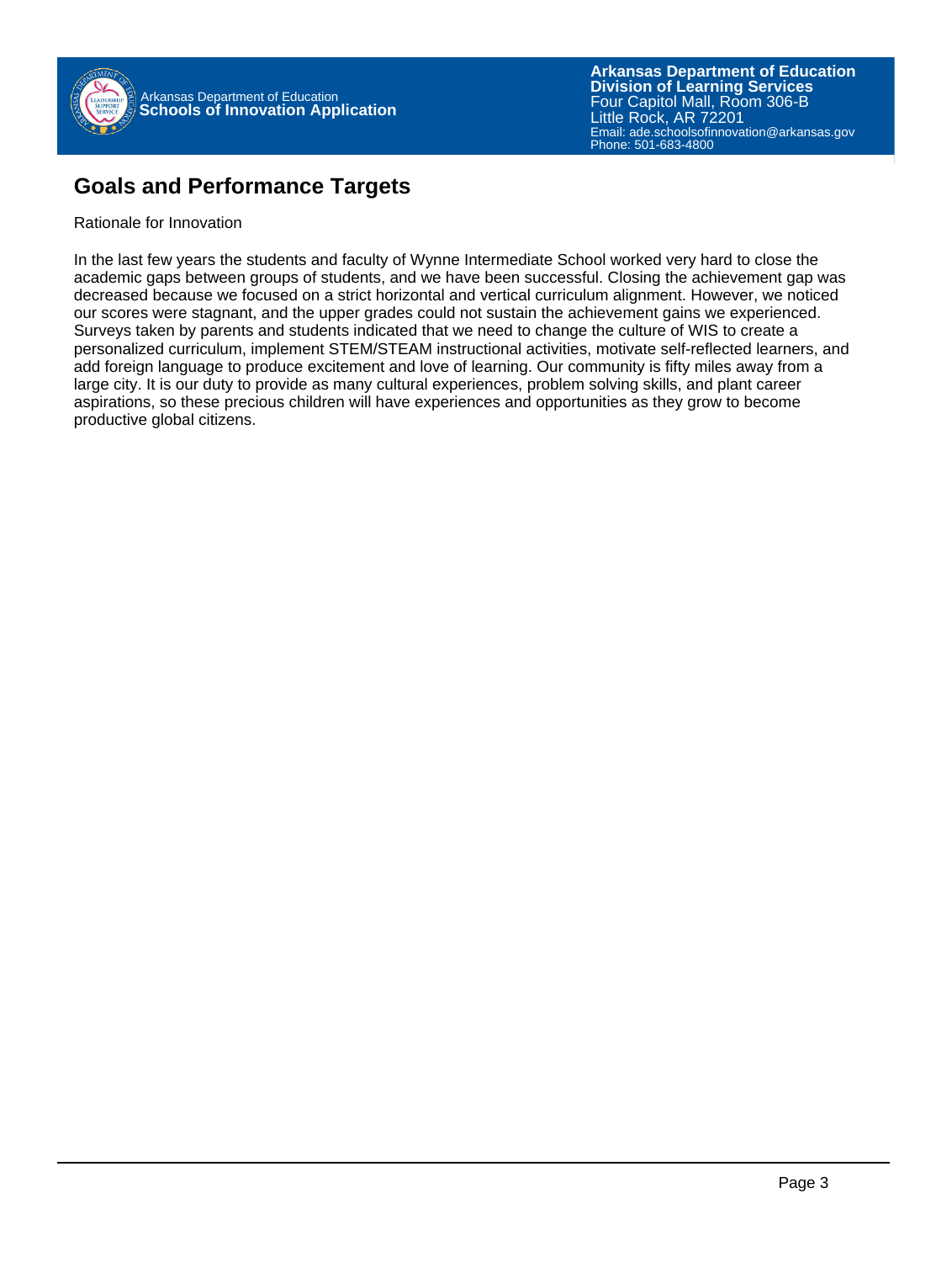

| Goal | <b>Goal Description</b>                                                                                                                                                                                                                                                                                                                                                                                                                                                                                                                                                                                                                                                                                  |  |
|------|----------------------------------------------------------------------------------------------------------------------------------------------------------------------------------------------------------------------------------------------------------------------------------------------------------------------------------------------------------------------------------------------------------------------------------------------------------------------------------------------------------------------------------------------------------------------------------------------------------------------------------------------------------------------------------------------------------|--|
| 1    | Goal 1. Increase the<br>performance of students<br>meeting or exceeding<br>academic growth in the areas<br>of literacy, math, and science<br>by meeting or exceeding the<br>state average score for each<br>grade level. Meeting this<br>goal, the number of at-risk<br>students will decrease, reduce<br>the achievement gap, and<br>enable students to work at<br>higher levels which will<br>improve students' desire to<br>learn and impact higher<br>graduation rates. To reach<br>this goal we will pilot the<br>innovation of Blended<br>Learning. Blended learning is<br>blending face-to face teacher<br>instruction with personalized<br>learning utilizing technology<br>and other resources. |  |
| 2    | Goal 2: Increase student<br>engagement and learning by<br>implementing Science,<br>Technology, Engineering, and<br>Mathematics (STEM) and<br>Science Technology,<br>Engineering, Arts, and<br>Mathematics (STEAM)<br>activities through a problem<br>based curriculum, Project<br>Lead the Way, (PLTW). To<br>increase student motivation,<br>engagement, experience, and<br>ownership of learning, Student<br>Participating in Activates<br>Really Count (SPARC) clubs<br>will be implemented. SPARC<br>clubs are student interest<br>generated activities.                                                                                                                                             |  |
| 3    | Increase student engagement,<br>literacy, communicative skills,<br>and cross cultural<br>understanding by offering a<br>Spanish foreign language<br>program.                                                                                                                                                                                                                                                                                                                                                                                                                                                                                                                                             |  |
| 4    |                                                                                                                                                                                                                                                                                                                                                                                                                                                                                                                                                                                                                                                                                                          |  |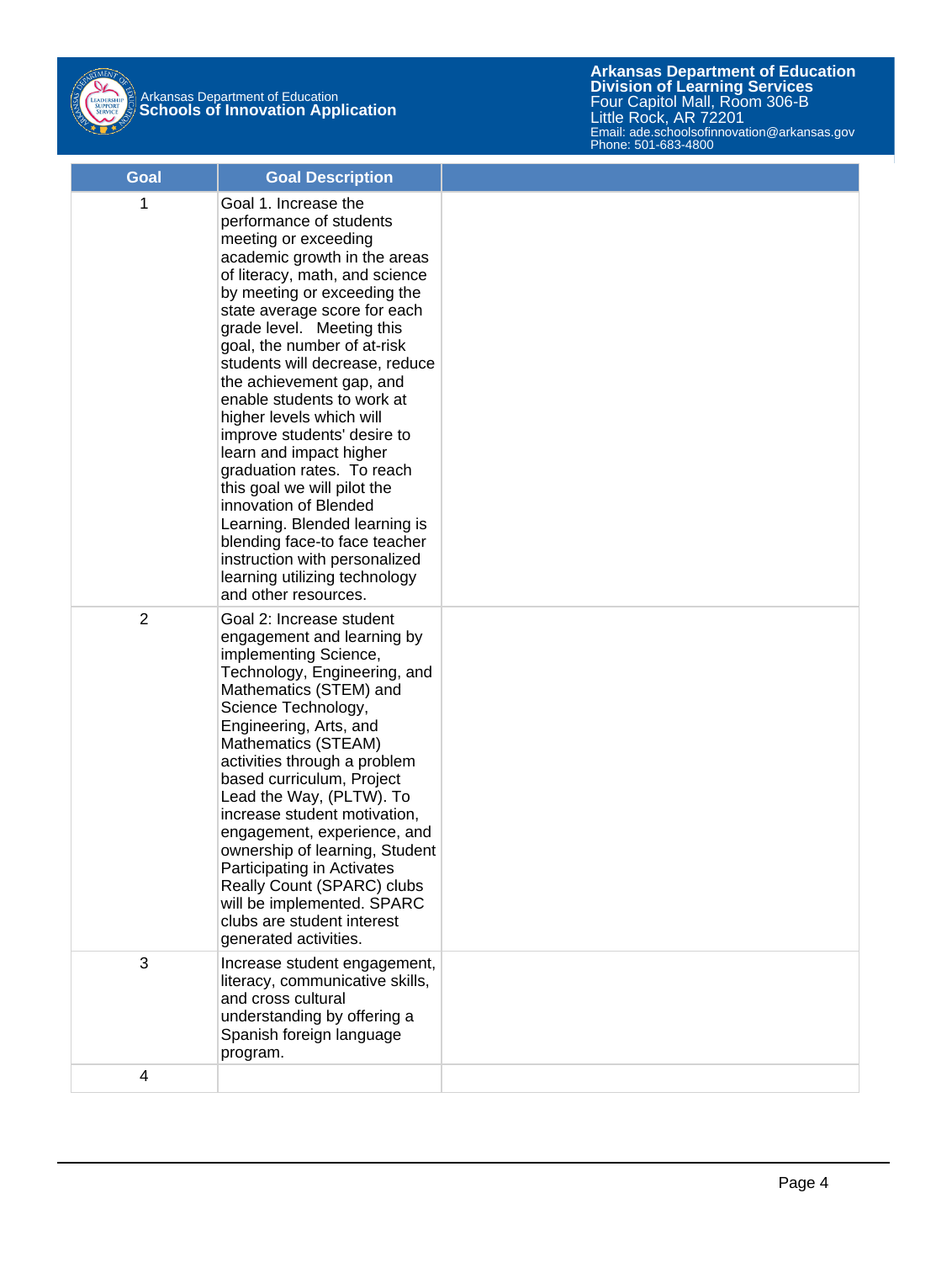

#### **Innovations**

| <b>Innovation</b>                                                                                                                                                                                                                                                                                                                       | <b>Purpose</b>                                                                                                                                                                                                                                                                                                                                                                                                                                                                |
|-----------------------------------------------------------------------------------------------------------------------------------------------------------------------------------------------------------------------------------------------------------------------------------------------------------------------------------------|-------------------------------------------------------------------------------------------------------------------------------------------------------------------------------------------------------------------------------------------------------------------------------------------------------------------------------------------------------------------------------------------------------------------------------------------------------------------------------|
| Blended Learning, a program that combines<br>face-to-face instruction with technology will be<br>piloted.                                                                                                                                                                                                                               | The purpose of using Blended learning as an innovation is to<br>provide a pathway to individualized learning which meets<br>individual academic needs, strengths, and interest. The<br>individualization will enable learners to take ownership of their<br>learning as the students set goals and monitor their progress.                                                                                                                                                    |
| Science, Technology, Engineering, and<br>Mathematics (STEM) problem based<br>curriculum using Project Lead the Way<br>(PLTW) STEM curricula will be implemented.<br>Students interest clubs (SPARC) will be<br>implements to provide experiences in activities<br>they are interested in studying outside of the<br>general curriculum. | Implementing a STEM focused integrated curriculum, will<br>increase the likelihood of students pursuing higher education<br>and science and engineering career opportunities because of<br>the engagement and excitement of learning.<br>Interest clubs focusing on topics generated by students will be<br>created to supplement classroom instruction and learning<br>through exploring various activities involving the arts, sports,<br>science, criminology, and others. |
| Students will be have enriched cultural<br>experiences as they learn the Spanish<br>language.                                                                                                                                                                                                                                           | Students learning a foreign language has a two-fold purpose.<br>First, the students will learn a foreign language and increase<br>cultural experiences. Secondly, as stated in the Early<br>Childhood Education Journal Vol. 33. August 2005, No 1; by<br>Janice Stewart that a foreign language study improves<br>cognition, and positively influence achievement in other<br>disciplines.                                                                                   |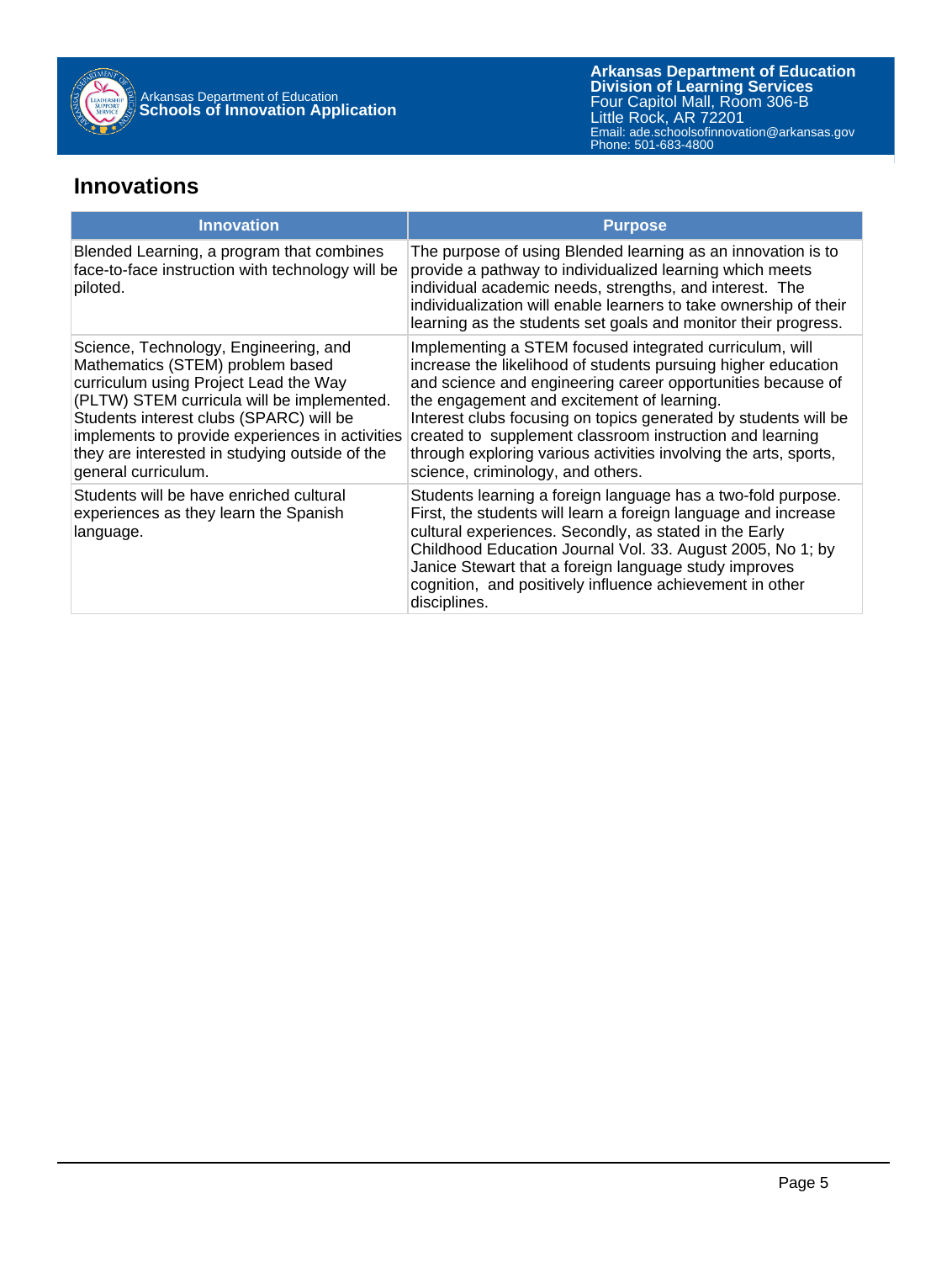

### **Innovation Plan**

| <b>Plan Date</b> | <b>Action</b>                                                                                                                                                                                                                                                                                              | <b>Expected Outcome</b>                                                                                                                                                                                                                                                                                                                                                                                          |
|------------------|------------------------------------------------------------------------------------------------------------------------------------------------------------------------------------------------------------------------------------------------------------------------------------------------------------|------------------------------------------------------------------------------------------------------------------------------------------------------------------------------------------------------------------------------------------------------------------------------------------------------------------------------------------------------------------------------------------------------------------|
| 08/15/2016       | Blended learning will be piloted in the<br>third grade. Blended learning is a<br>formal education program in which a<br>student learns at least a part through<br>online learning either at school or at<br>home. Students have some input<br>over the time, place, path, and /or<br>place of instruction. | Student achievement and student<br>ownership of learning will increase<br>because of the implementation of<br>personalized learning.                                                                                                                                                                                                                                                                             |
| 08/15/2016       | The Spanish foreign language will be<br>put into effect for each fourth grade<br>student.                                                                                                                                                                                                                  | Fourth grade students will increase literacy<br>scores and will learn 250 Spanish words<br>during the 2016-2017 school year.                                                                                                                                                                                                                                                                                     |
| 08/21/2017       | Blended learning will be piloted in the<br>fourth grade and fully implemented in<br>the third grade.                                                                                                                                                                                                       | Student achievement in the areas of<br>literacy, math, and science will increase<br>because of the implementation of<br>personalized learning.                                                                                                                                                                                                                                                                   |
| 08/21/2017       | The fourth graders attending Wynne<br>Intermediate School in 2017 will learn<br>the Spanish foreign language and<br>fifth graders will continue learning<br>Spanish as a foreign language for<br>year two.                                                                                                 | Students will increase literacy scores and<br>develop global communicative abilities by<br>learning 250 foreign language words<br>annually.                                                                                                                                                                                                                                                                      |
| 08/19/2019       | Blended Learning, Stem/STEAM,<br>SPARC Clubs, and Spanish as a<br>foreign language will have completed<br>the rotation for implementation.                                                                                                                                                                 | Students will have increased academic<br>achievement in the areas of literacy, math,<br>and science. Students will be improved<br>self-reflected learners and problem solvers,<br>and will have improved global<br>communication skills.                                                                                                                                                                         |
| 08/15/2016       | A STEM problem based curriculum,<br>Project Lead the Way, (PLTW) will be<br>implemented at the fifth grade.                                                                                                                                                                                                | Student achievement in science will<br>indicate a 3% growth and student will be<br>more engaged in learning.                                                                                                                                                                                                                                                                                                     |
| 01/20/2016       | <b>Student Participating in Activates</b><br>Really Count (SPARC) clubs will be<br>piloted in January of 2016. SPARC<br>clubs will be fully implemented an all<br>three grades for the 2016-2017<br>school year.                                                                                           | Students will more engaged and excited<br>about learning. SPARC clubs will allow<br>increased creative learning as these<br>activities are based on the interest of the<br>students. Student achievement will<br>increase. The culture of the school will be<br>student focused. Community volunteers as<br>utilized to assist in the activities; therefore,<br>we will have increased community<br>involvement. |
| 08/21/2017       | A STEM problem based curriculum,<br>PLTW, will be continue at the fifth<br>grade and implemented at the third<br>grade.                                                                                                                                                                                    | Student achievement in science will<br>indicate a 3% growth and student will be<br>more engaged in learning. Additional<br>technology purchased to implement the<br>modules will enhance the learning and<br>engagement of the students.                                                                                                                                                                         |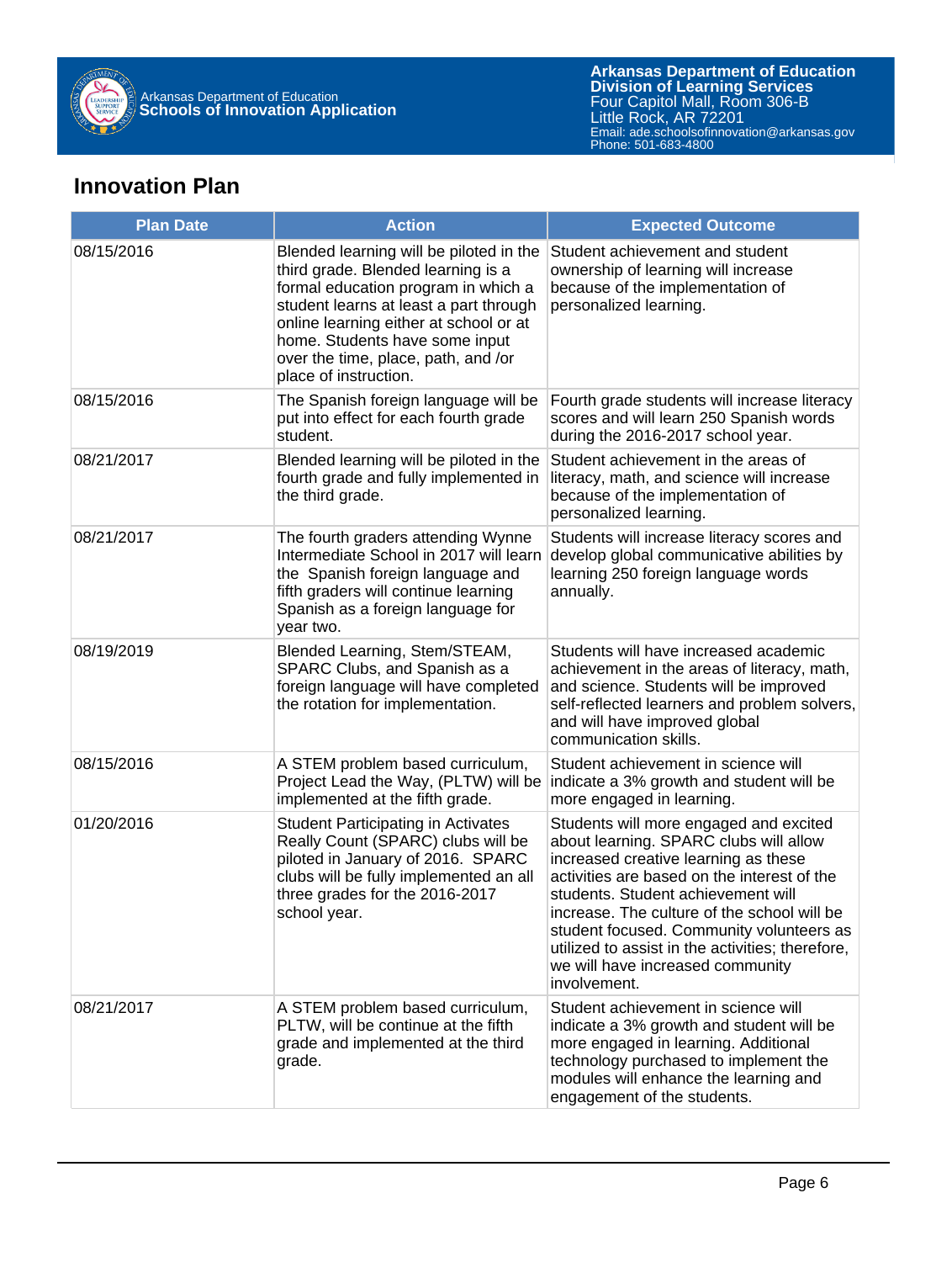

| <b>Plan Date</b> | <b>Action</b>                                                                                                                             | <b>Expected Outcome</b>                                                                                                                                                                                                                                                                    |
|------------------|-------------------------------------------------------------------------------------------------------------------------------------------|--------------------------------------------------------------------------------------------------------------------------------------------------------------------------------------------------------------------------------------------------------------------------------------------|
| 08/20/2018       | Blended learning will be piloted in the<br>fifth grade and fully implemented in<br>the third and fourth grades.                           | Increased student achievement in the<br>areas of literacy, math, and science will<br>increase because of the implementation of<br>personalized learning.                                                                                                                                   |
| 08/20/2018       | Year one of the Spanish foreign<br>language program will begin in the<br>third grade and fourth, and year two<br>in the fifth grade.      | Students will increase literacy scores and<br>develop global communicative abilities by<br>learning 250 foreign language words<br>annually, by the end of fifth grade students<br>completing all three grades at Wynne<br>Intermediate School should acquire a<br>vocabulary of 750 words. |
| 08/20/2018       | A STEM/STEAM problem based<br>curriculum, PLTW, will be<br>implemented at the fourth grade and<br>continued in the fifth and third grade. | Student achievement in science will<br>indicate a 3% growth and student will be<br>more engaged in learning. Additional<br>technology purchased to implement the<br>modules will enhance the learning and<br>engagement of the students.                                                   |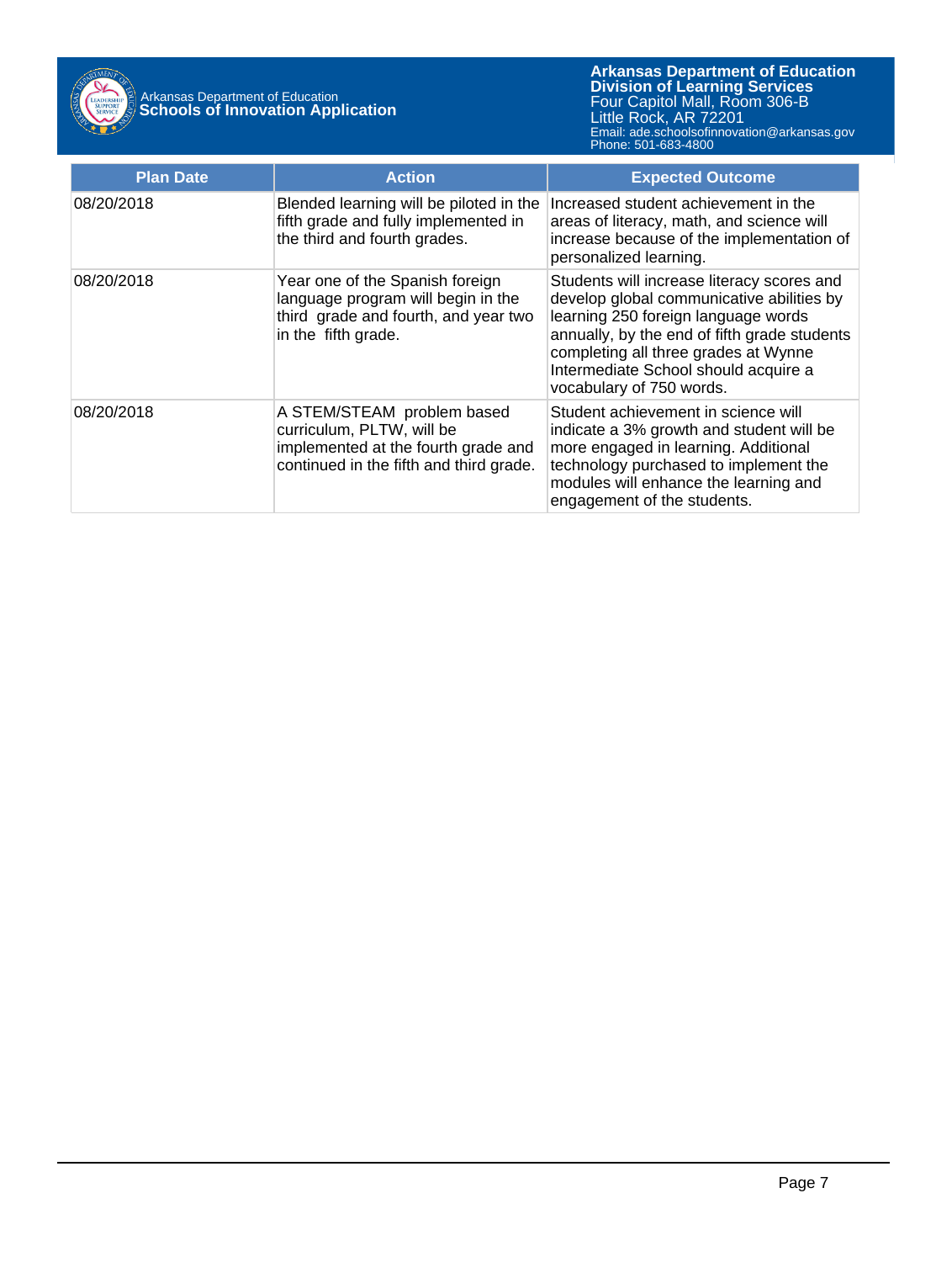

# **Requested Waivers**

| <b>Code section, Rule, or Local</b><br><b>Policy</b>                                                                                      | <b>Goal</b>    | <b>Rationale</b>                                                                                                                                                                                                                                                                                                                                                                                                                                                                                                                                                                                                                                                            |
|-------------------------------------------------------------------------------------------------------------------------------------------|----------------|-----------------------------------------------------------------------------------------------------------------------------------------------------------------------------------------------------------------------------------------------------------------------------------------------------------------------------------------------------------------------------------------------------------------------------------------------------------------------------------------------------------------------------------------------------------------------------------------------------------------------------------------------------------------------------|
| Ark. Code § 6-16-132 and Ark.<br>Code § 6-16-130; Section 7.01<br>ADE Rules Governing Nutrition and<br><b>Physical Activity Standards</b> | $\overline{2}$ | Wynne Intermediate School (WIS) will adhere to the<br>required time allotment, but ask for flexibility in the way the<br>minutes scheduled for art, music, and physical education<br>are distributed each week. Students will be attending art,<br>music, or physical education each day for 45 minutes in<br>seven to eight weeks periods. To implement STEAM<br>activities and performances focused at each grade level in<br>the area of music and art, students will be benefit<br>attending the music, art, or physical education program<br>each day instead of once a week.<br>The flexible schedule will also provide increased<br>collaboration time for teachers. |
|                                                                                                                                           | $\overline{2}$ |                                                                                                                                                                                                                                                                                                                                                                                                                                                                                                                                                                                                                                                                             |
|                                                                                                                                           | 1              |                                                                                                                                                                                                                                                                                                                                                                                                                                                                                                                                                                                                                                                                             |
|                                                                                                                                           | 3              |                                                                                                                                                                                                                                                                                                                                                                                                                                                                                                                                                                                                                                                                             |
| <b>ADE Standards Rules Section</b><br>14.03                                                                                               | 1              | To implement Blended Learning, WIS request flexibility in<br>the time scheduled for core curriculum content. Instead of<br>scheduling instruction around a fixed time; students will<br>have a personalized learning and geared to the strengths<br>and needs of the student. We also request flexibility in the<br>traditional instructional schedule to implement integrated<br>STEM/STEAM problem based curriculum and SPARC<br>activities.                                                                                                                                                                                                                              |
|                                                                                                                                           | $\overline{2}$ |                                                                                                                                                                                                                                                                                                                                                                                                                                                                                                                                                                                                                                                                             |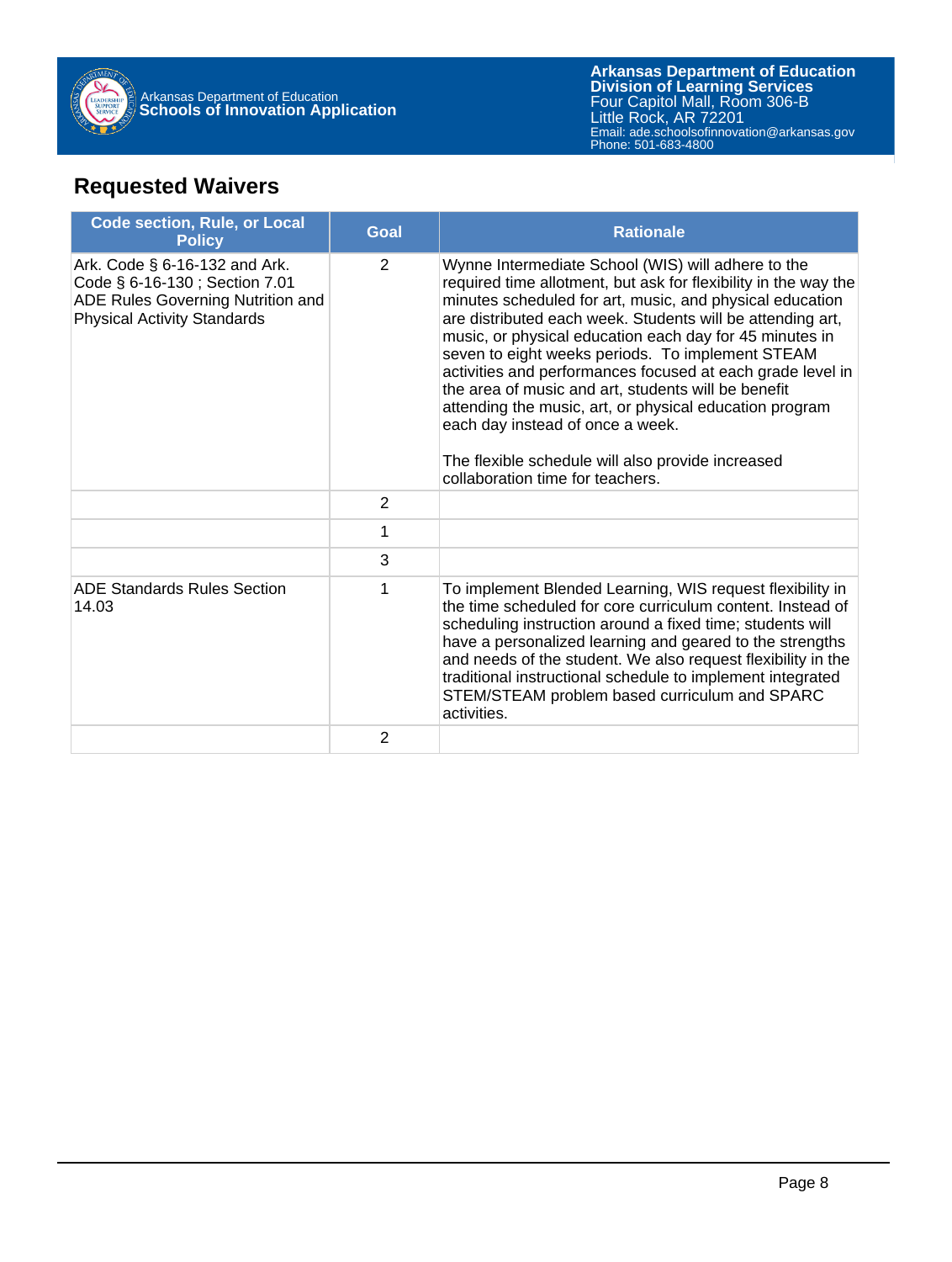

## **Council of Innovation**

District:

School:

Minority at School 31.00%

| <b>Council Member Name</b> | <b>Representative Group</b> | <b>Minority</b> | <b>Position</b>     | <b>Date Elected</b> |
|----------------------------|-----------------------------|-----------------|---------------------|---------------------|
| Keith Underhill            | Community                   | N               | member              | 12/18/2014          |
| Joy Shepard                | Community                   | N               | Member              | 3/17/2015           |
| <b>Melody Douglas</b>      | Parent                      | $\mathsf{N}$    | Member              | 3/17/2015           |
| Kevin King                 | Parent                      | Y               | Member              | 3/17/2015           |
| <b>Dallas Ellis</b>        | <b>Classified Personnel</b> | N               | <b>Chair Person</b> | 3/17/2015           |
| Dr. Brandy Davis           | Parent                      | $\mathsf{N}$    | Member              | 3/17/2015           |
| Benny McDowell             | Parent                      | Y               | Member              | 3/17/2015           |
| Amy Hood                   | Parent                      | $\mathsf{N}$    | Secretary           | 12/18/2014          |
| Lori Wilson                | Parent                      | N               | Member              | 3/17/2015           |
| <b>Yvonne Stovall</b>      | Teacher                     | Y               | Member              | 3/17/2015           |
| <b>Mandy Reeves</b>        | Teacher                     | N               | Member              | 3/17/2015           |
| <b>Emily Denevan</b>       | Teacher                     | N               | Member              | 3/17/2015           |
| Dena McClain               | Teacher                     | $\mathsf{N}$    | Member              | 3/17/2015           |
| Schunda Murphy             | Teacher                     | Y               | Member              | 3/17/2015           |
| <b>Parker Ellis</b>        | <b>Student</b>              | N               | Member              | 3/17/2015           |
| <b>Kelvin Carter</b>       | Student                     | Υ               | Member              | 3/17/2015           |
| Devyn King                 | <b>Student</b>              | Y               | Member              | 3/17/2015           |
| Jennifer McCraken          | Parent                      | $\mathsf{N}$    | Member              | 3/17/2015           |
| Ashley Boeckmann King      | Parent                      | N               | Member              | 3/17/2015           |
| Mike Smith                 | Community/Parent            | N               | Member              | 3/17/2015           |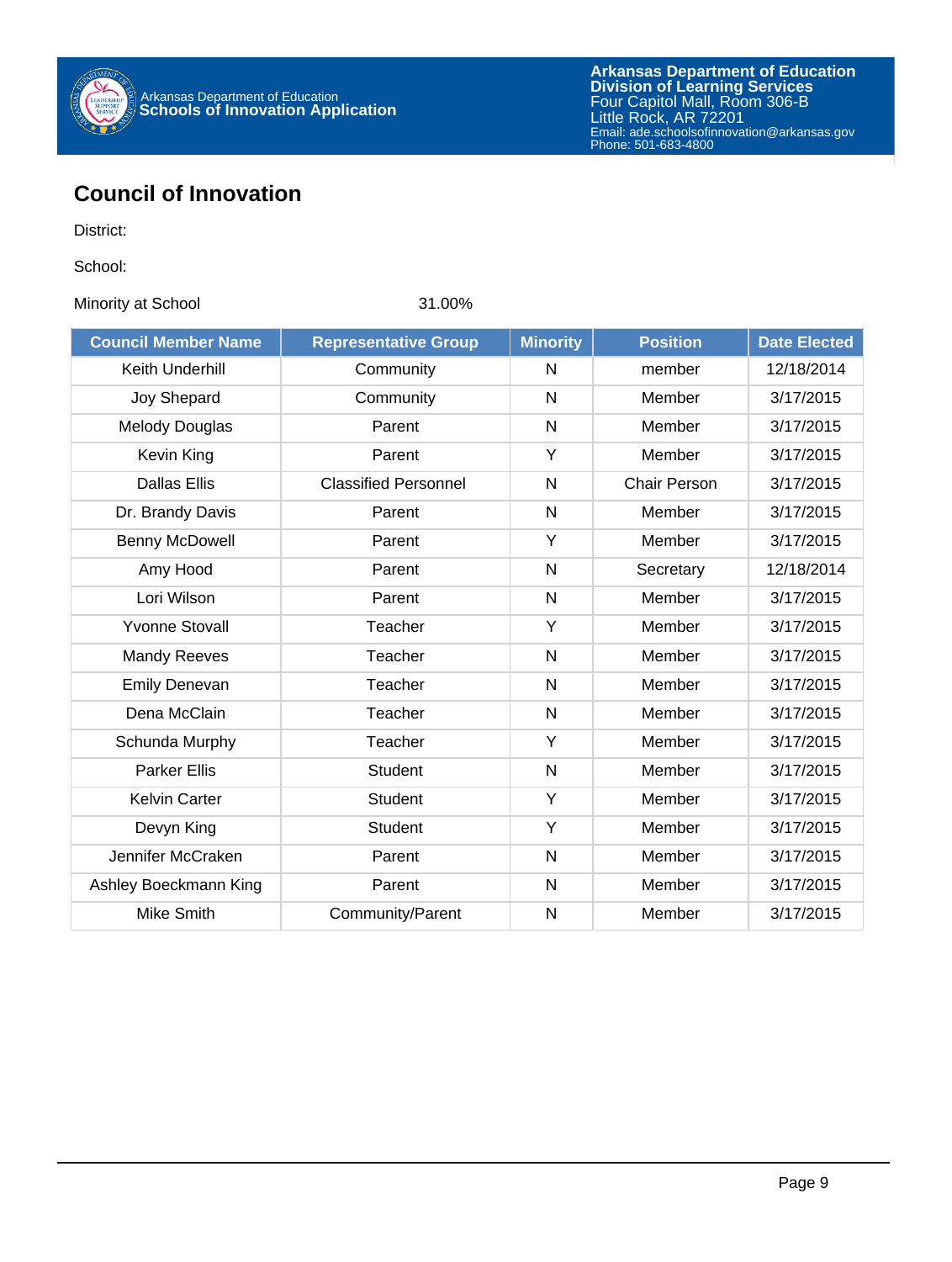

# **Shared Leadership**

| <b>Meeting</b><br><b>Date</b> | <b>Meeting</b><br><b>Purpose</b>                                                                                                                                                                                                                                                                                       | No. of<br><b>Teachers</b><br><b>Present</b> | No. of<br><b>School</b><br><b>Staff</b><br><b>Present</b> | No. of<br><b>Parents</b><br><b>Present</b> | No. of<br><b>Community</b><br><b>Members</b><br><b>Present</b> | No. of<br><b>Students</b><br><b>Present</b> | <b>Meeting</b><br>Outcome/<br><b>Planned Next</b><br><b>Steps</b>                                                                                                                                                                                                                                                       |
|-------------------------------|------------------------------------------------------------------------------------------------------------------------------------------------------------------------------------------------------------------------------------------------------------------------------------------------------------------------|---------------------------------------------|-----------------------------------------------------------|--------------------------------------------|----------------------------------------------------------------|---------------------------------------------|-------------------------------------------------------------------------------------------------------------------------------------------------------------------------------------------------------------------------------------------------------------------------------------------------------------------------|
| 12/18/201<br>4                | Elect parents<br>on the School<br>Community<br>Council to<br>serve on the<br>School of<br>Innovation<br>Council                                                                                                                                                                                                        | 5                                           | 5                                                         | 3                                          | 3                                                              | $\overline{0}$                              | Keith Underhill<br>and Amy Hood<br>were elected to<br>serve on the<br>School of<br>Innovation<br>Council.                                                                                                                                                                                                               |
| 2/23/2015                     | A team from<br>WIS provided<br>information<br>acquired<br>during their<br>visits to<br>schools<br>designated as<br>"school of<br>innovation".<br>Dallas Ellis,<br>classified<br>staff, reported<br>desired goals<br>derived from<br>the reflective<br>feedback<br>comparing<br>WIS to the<br>schools of<br>innovation. | 3                                           | 5                                                         | $\overline{2}$                             | $\overline{2}$                                                 | $\mathbf 0$                                 | The school<br>board<br>commended<br>the team for<br>their<br>observations<br>and for<br>creating<br>desired goals<br>to improve the<br><b>Wynne Public</b><br>School District.<br>The school<br>board gave<br>their approval<br>to continue the<br>application<br>process for<br>becoming a<br>school of<br>innovation. |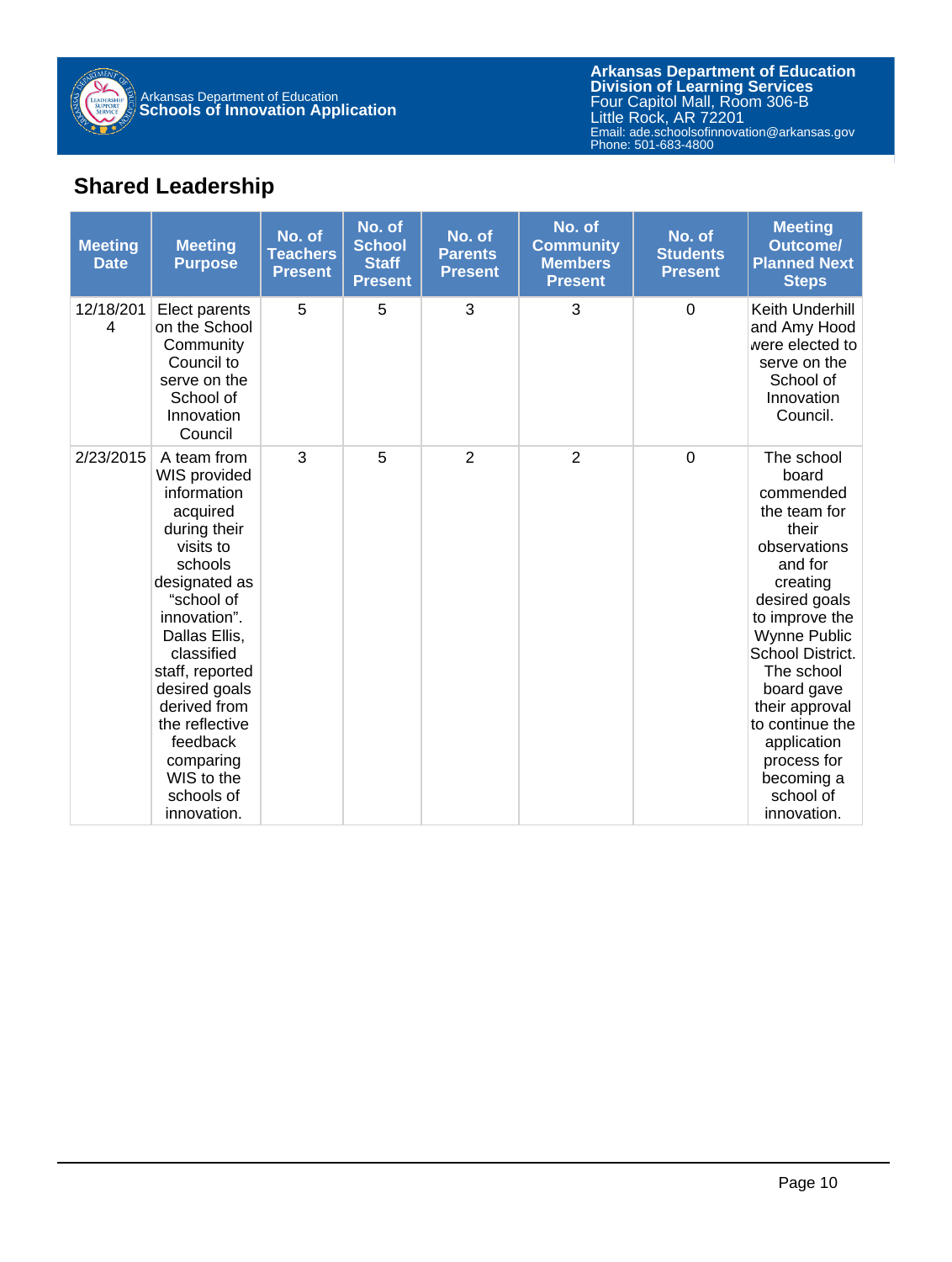

# Arkansas Department of Education **Schools of Innovation Application**

| <b>Meeting</b><br><b>Date</b> | <b>Meeting</b><br><b>Purpose</b>                                                                                                                                                                                                                                                 | No. of<br><b>Teachers</b><br><b>Present</b> | No. of<br><b>School</b><br><b>Staff</b><br><b>Present</b> | No. of<br><b>Parents</b><br><b>Present</b> | No. of<br><b>Community</b><br><b>Members</b><br><b>Present</b> | No. of<br><b>Students</b><br><b>Present</b> | <b>Meeting</b><br><b>Outcome/</b><br><b>Planned Next</b><br><b>Steps</b>                                                                                                                                                             |
|-------------------------------|----------------------------------------------------------------------------------------------------------------------------------------------------------------------------------------------------------------------------------------------------------------------------------|---------------------------------------------|-----------------------------------------------------------|--------------------------------------------|----------------------------------------------------------------|---------------------------------------------|--------------------------------------------------------------------------------------------------------------------------------------------------------------------------------------------------------------------------------------|
| 9/8/2015                      | <b>Bring Your</b><br>Parent to<br>School Night<br>- leading the<br>Way to a<br>STEM-<br><b>TASTIC Year</b><br>- School of<br>innovation<br>Presentation<br>by: School of<br>Innovation $-$<br>Dallas Ellis,<br>Betty Latham,<br>Connie<br>Mitchell, and<br><b>Shirley Taylor</b> | 8                                           | 4                                                         | 100                                        | $\mathbf 0$                                                    | 75                                          | Parents were<br>made aware of<br>the goals of<br>our plan for<br>School of<br>Innovation.<br><b>Blended</b><br>Learning,<br><b>STEM</b><br>curriculum was<br>explained.<br>Parents were<br>involved in<br><b>STEM</b><br>activities. |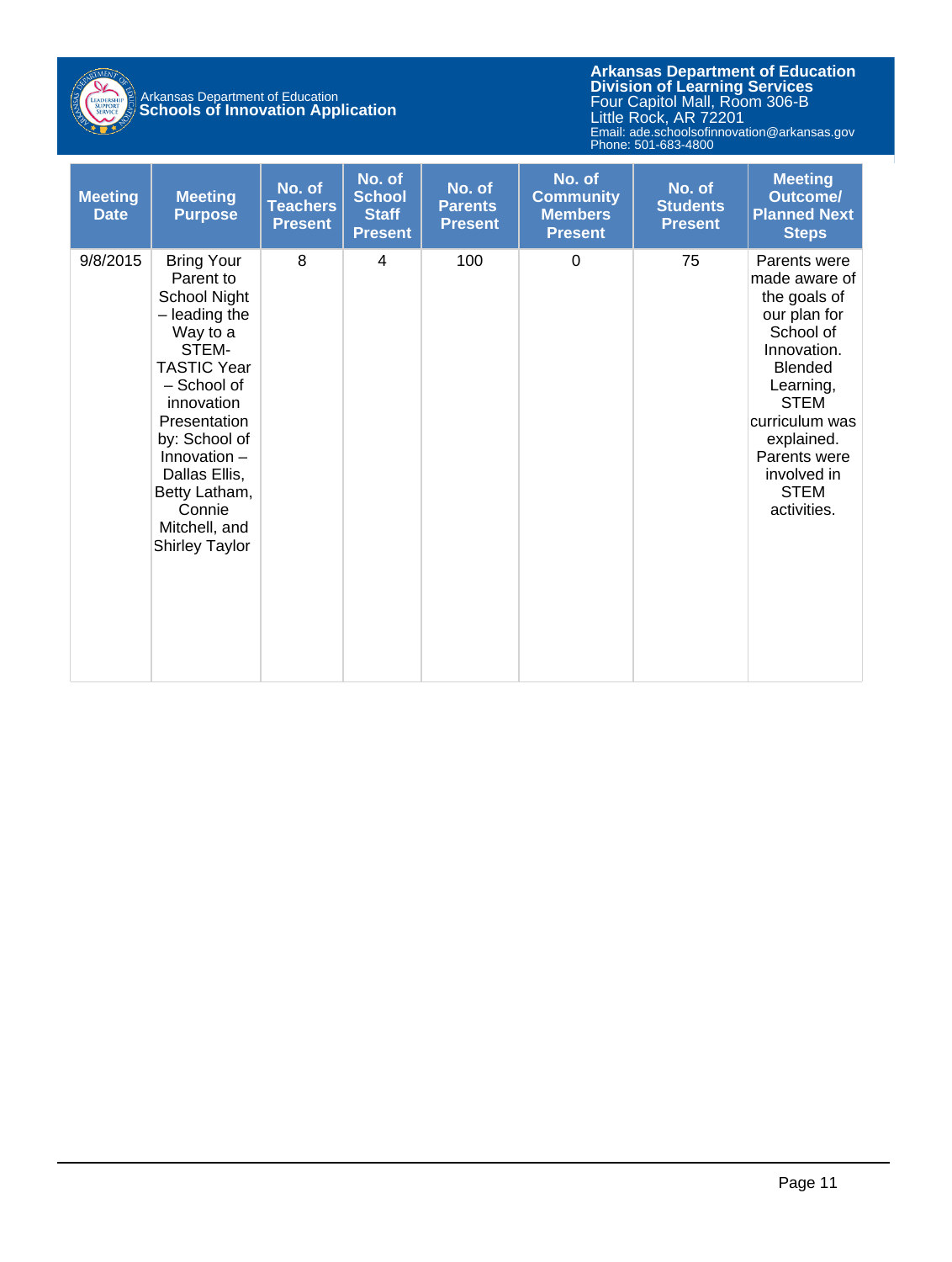

#### **Election Results**

| Number of certified and classified on staff:                            | 68 |
|-------------------------------------------------------------------------|----|
| Number of staff who voted:                                              | 68 |
| Number of staff who voted for proposed Plan:                            | 64 |
| Number of staff who voted against the proposed plan:                    | 4  |
| Percentage of staff voting in favor of the proposed Plan of Innovation: | 94 |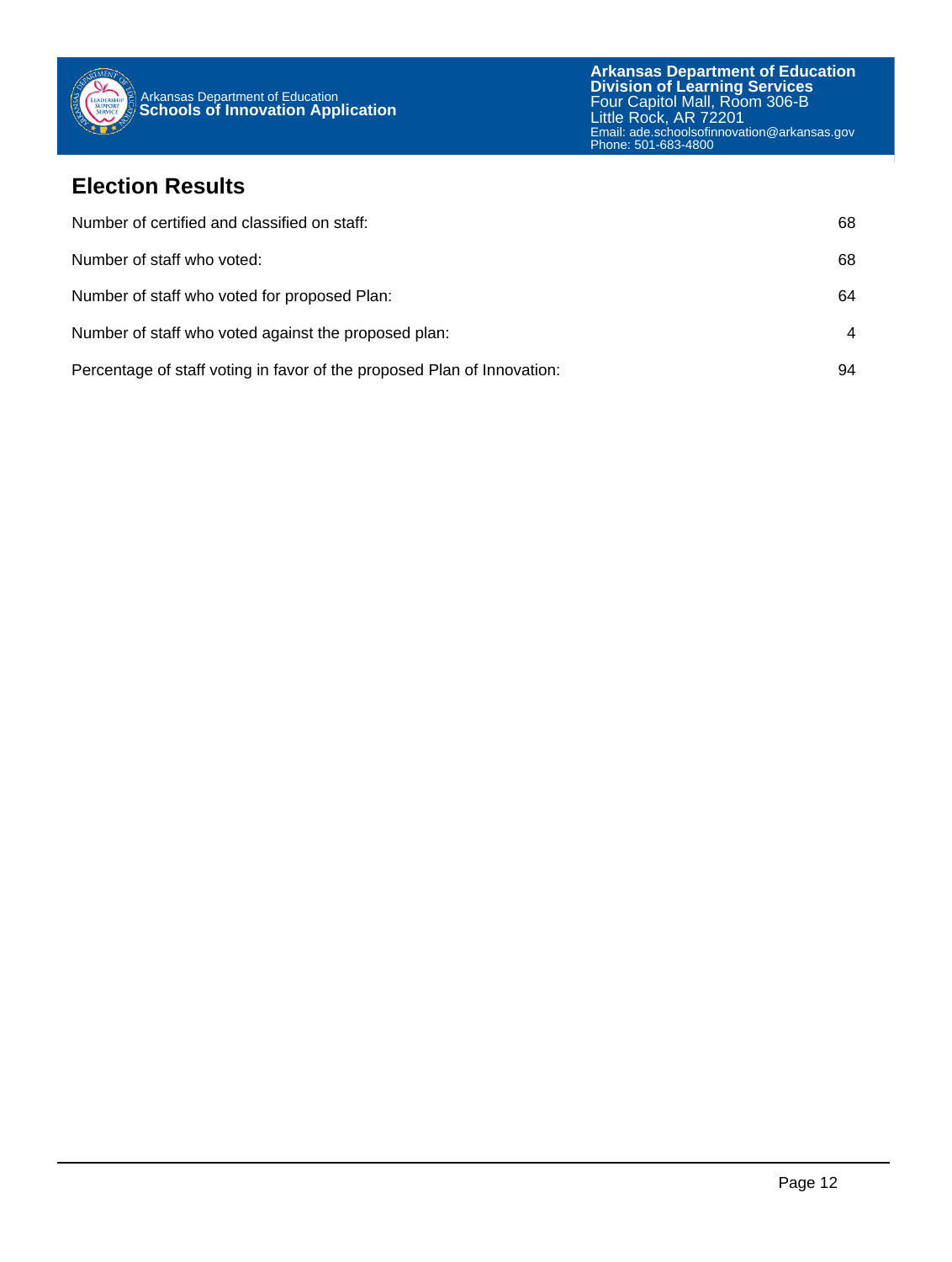

## **Professional Development Scope**

#### Professional Development Plan Part 1

| <b>Date</b> | <b>Audience</b>                                                                                                                       | <b>Purpose of the Session</b>                                                                                                                                                                                           |
|-------------|---------------------------------------------------------------------------------------------------------------------------------------|-------------------------------------------------------------------------------------------------------------------------------------------------------------------------------------------------------------------------|
| 1/8/2015    | Literacy and Math Academic<br>Facilitators and Principal visited Visit<br>to Schools of Innovation Fayetteville<br>and Springdale, AR | Observe the implementation of STEM,<br>Inquiry based instruction at Levertt<br><b>Elementary School and Westwood</b><br><b>Elementary School</b>                                                                        |
| 4/15/2015   | Literacy Academic Facilitator, Asst.<br>Principal, teachers, classified staff-<br>parent                                              | Observe the implementation of STEM,<br>Inquiry based instruction, blended learning,<br>and scheduling at Leverett Elementary<br>School                                                                                  |
| 4/15/2015   | , Literacy and Math Academic<br>Facilitators, and teachers                                                                            | Observe the implementation of STEM at<br><b>Star City Elementary School</b>                                                                                                                                             |
| 6/22/2015   | Math Academic Facilitators and Fifth<br><b>Grade Teacher</b>                                                                          | Project Lead the Way Training of Trainers<br><b>STEM</b> , Professional Development<br>Arkansas Tech University, Russellville, AR                                                                                       |
| 9/15/2015   | Principals, Academic Facilitators,<br>Teaches, Classified Staff/ Parent                                                               | We attended Innovation Summit to learn<br>more about innovative practices, learn a<br>framework for personalizing learning, hear<br>from others who are doing it, and leave<br>with your own next steps for innovating. |
| 10/14/2015  | Principals, Academic Facilitators,<br><b>Teachers</b>                                                                                 | To learn more about blended learning we<br>viewed a blended learning webinar                                                                                                                                            |
| 11/7/2015   | <b>Principal and Academic Facilitators</b>                                                                                            | Attended Inacol Conference and attended<br>Clayton Christenson Institute 6 hour<br>session on steps for implementing blended<br>learning and other innovative sessions                                                  |
| 12/2/2015   | Math Academic Facilitator, teachers                                                                                                   | Fifth grade training session for Project lead<br>the Way                                                                                                                                                                |
| 1/14/2016   | Academic Facilitators, Principals,<br>Third grade Teachers                                                                            | Orientation Blended Learning Orientation                                                                                                                                                                                |
| 9/15/2014   | Teachers, Administration, Facilitators                                                                                                | Began Five Levers to Improve Learning<br>book study began                                                                                                                                                               |

#### Professional Development Plan Part 2

| <b>Date</b> | <b>Audience</b> | <b>Purpose of the Session</b>                                                                                                                                                                                                                                                             |
|-------------|-----------------|-------------------------------------------------------------------------------------------------------------------------------------------------------------------------------------------------------------------------------------------------------------------------------------------|
| 5/25/2016   |                 | Teachers, Facilitators, Administrators $\frac{1}{2}$ day Training on "Nuts & Bolts of Going<br>Blended" using Go Blended by Liz Arney .<br>Identifying the focus: Path, Place, Pace, &<br>Time, • Recognizing and planning for the<br>change process • Introduction to the four<br>models |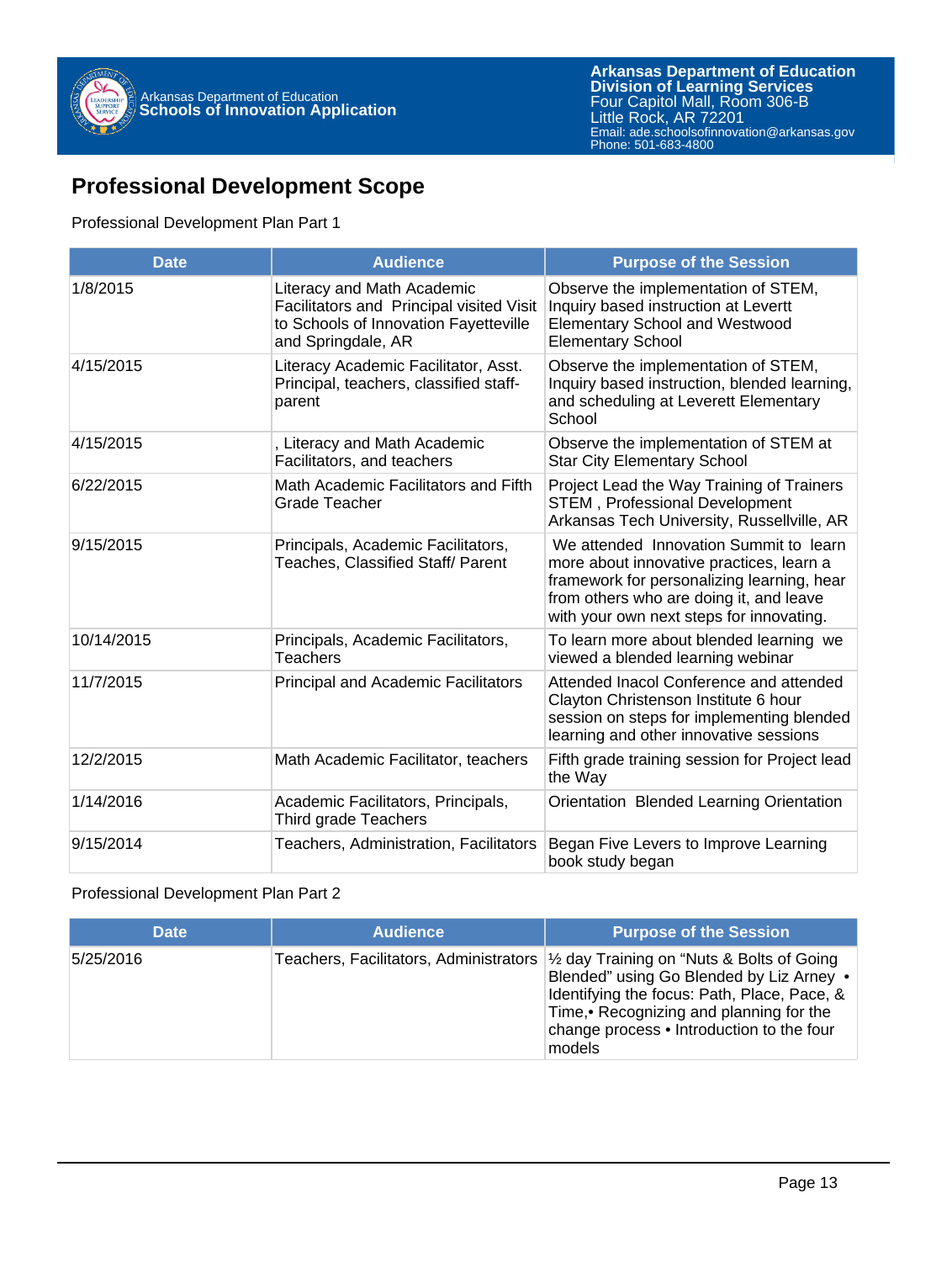

| <b>Date</b> | <b>Audience</b>                                                          | <b>Purpose of the Session</b>                                                                                                                                                                                                                                                                                                                                                                                                                                                                                                                                                     |
|-------------|--------------------------------------------------------------------------|-----------------------------------------------------------------------------------------------------------------------------------------------------------------------------------------------------------------------------------------------------------------------------------------------------------------------------------------------------------------------------------------------------------------------------------------------------------------------------------------------------------------------------------------------------------------------------------|
| 7/25/2016   | Grade level teachers, Special<br>education staff, support staff          | Three days professional development<br>focused on blended, foreign language<br>acquisition, STEM Project Lead the Way,<br>and STEAM.                                                                                                                                                                                                                                                                                                                                                                                                                                              |
| 8/8/2018    | All faculty                                                              | 3rd Grade- Strategic Decisions/Planning<br>on Blended Learning . Choosing and<br>crafting a model . Making use of student<br>data • Setting up the space for blended<br>learning 4th Grade- Design targets for<br>foreign language acquisitions Grade-<br>Aligning a STEM curriculum, Project Lead<br>the Way, (PLTW) standards to Arkansas<br>Science Frameworks and develop<br>curriculum maps, lesson plans, and<br>assessments                                                                                                                                                |
| 9/5/2016    | Teachers, Facilitators, Principals                                       | Once a month, teachers will collaborate to<br>discuss the implementation process,<br>student progress, and for training.                                                                                                                                                                                                                                                                                                                                                                                                                                                          |
| 8/6/2017    | Teachers, Facilitators,<br>Administrators, Select Classified Staff       | 3rd Grade - Project Lead the Way,<br>STEM/STEAM, training and development,<br>curriculum maps, lessons, and<br>assessments. Collaboration to improve the<br>work in blended learning 4th Grade -<br>Strategic Decisions/Planning on Blended<br>Learning • Choosing and crafting a model<br>• Making use of student data • Setting<br>up the space for blended learning.<br>Collaboration to analyze data for foreign<br>5th Grade - Design targets for<br>language<br>foreign language acquisitations.<br>Collaoboration, reflection, and revison in<br>for the planning for PLTW |
| 9/13/2016   | Teachers, Facilitators,<br>Administrators, Select Classified Staff       | Monthly Professional learning communities<br>(PLC) Afterschool and/or during prep<br>periods to improve<br>• Small group<br>instruction using Blended Learning<br>components . Enhance small group<br>digital and guided lessons/Analyze data •<br>Collaboration over blended learning<br>models, STEM/STEAM focus using Project<br>Lead the Way STEM currricula                                                                                                                                                                                                                  |
| 6/1/2016    | Teachers, Facilitators, Administrators                                   | Design learning targets for competency<br>based learning goals at each grade level.                                                                                                                                                                                                                                                                                                                                                                                                                                                                                               |
| 8/9/2016    | Teachers, Facilitators, Administrators<br><b>Select Classified Staff</b> | Making data driven decisions, creating a<br>plan for using data, and teaching students<br>to track their own data                                                                                                                                                                                                                                                                                                                                                                                                                                                                 |